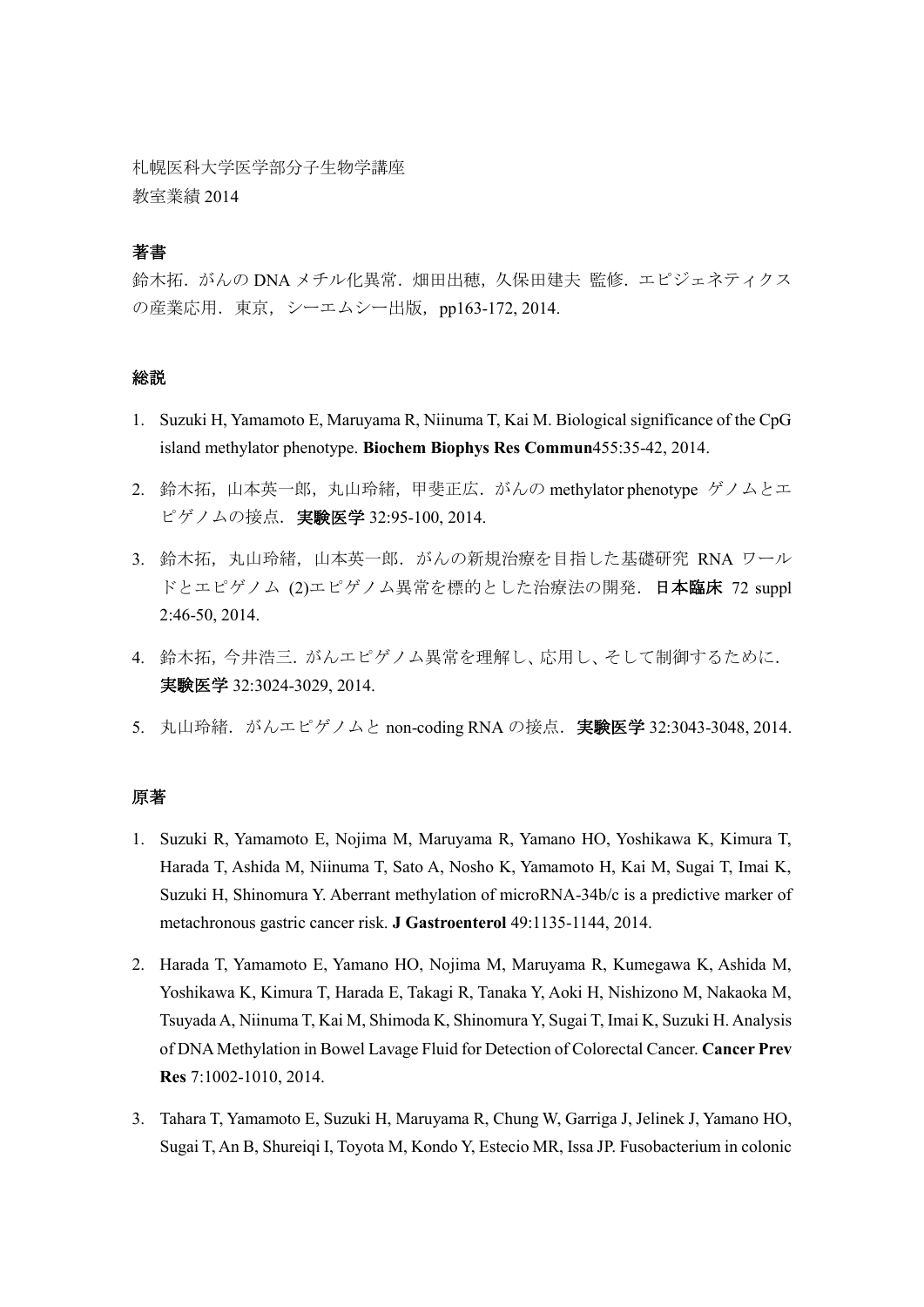flora and molecular features of colorectal carcinoma. **Cancer Res** 74:1311-1318, 2014.

- 4. Tahara T, Yamamoto E, Madireddi P, Suzuki H, Maruyama R, Chung W, Garriga J, Jelinek J, Yamano HO, Sugai T, Kondo Y, Toyota M, Issa JP, Estécio MR. Colorectal carcinomas with CpG island methylator phenotype 1 frequently contain mutations in chromatin regulators. **Gastroenterology** 146:530-538, 2014.
- 5. Yamamoto S, Wu Z, Russnes HG, Takagi S, Peluffo G, Vaske C, Zhao X, Moen Vollan HK, Maruyama R, Ekram MB, Sun H, Kim JH, Carver K, Zucca M, Feng J, Almendro V, Bessarabova M, Rueda OM, Nikolsky Y, Caldas C, Liu XS, Polyak K. JARID1B is a luminal lineage-driving oncogene in breast cancer.**Cancer Cell** 25:762-777, 2014.
- 6. Park EY, Chang E, Lee EJ, Lee HW, Kang HG, Chun KH, Woo YM, Kong HK, Ko JY, Suzuki H, Song E, Park JH. Targeting of miR34a-NOTCH1 axis reduced breast cancer stemness and chemoresistance. **Cancer Res** 74:7573-7582, 2014.
- 7. Idogawa M, Ohashi T, Sugisaka J, Sasaki Y, Suzuki H, Tokino T. Array-based genome-wide RNAi screening to identify shRNAs that enhance p53-related apoptosis in human cancer cells. **Oncotarget** 5:7540-7548, 2014.
- 8. Idogawa M, Ohashi T, Sasaki Y, Maruyama R, Kashima L, Suzuki H, Tokino T. Identification and analysis of large intergenic non-coding RNAs regulated by p53 family members through a genome-wide analysis of p53 binding sites. **Hum Mol Genet** 23:2847-257, 2014.
- 9. Igarashi H, Kurihara H, Mitsuhashi K, Ito M, Okuda H, Kanno S, Naito T, Yoshii S, Takahashi H, Kusumi T, Hasegawa T, Sukawa Y, Adachi Y, Okita K, Hirata K, Imamura Y, Baba Y, Imai K, Suzuki H, Yamamoto H, Nosho K, Shinomura Y. Association of MicroRNA-31-5p with Clinical Efficacy of Anti-EGFR Therapy in Patients with Metastatic Colorectal Cancer. **Ann Surg Oncol**. 2014 Dec 4. [Epub ahead of print]
- 10. Aoki H, Nosho K, Igarashi H, Ito M, Mitsuhashi K, Naito T, Yamamoto E, Tanuma T, Nomura M, Maguchi H, Shinohara T, Suzuki H, Yamamoto H, Shinomura Y. MicroRNA-31 expression in colorectal serrated pathway progression. **World J Gastroenterol** 20:12346- 12349, 2014.
- 11. Suzuki H, Yamamoto E, Maruyama R, Niinuma T, Kai M. Biological significance of the CpG island methylator phenotype. **Biochem Biophys Res Commun** 455:35-42, 2014.
- 12. Ito M, Mitsuhashi K, Igarashi H, Nosho K, Naito T, Yoshii S, Takahashi H, Fujita M, Sukawa Y, Yamamoto E, Takahashi T, Adachi Y, Nojima M, Sasaki Y, Tokino T, Baba Y, Maruyama R, Suzuki H, Imai K, Yamamoto H, Shinomura Y. MicroRNA-31 expression in relation to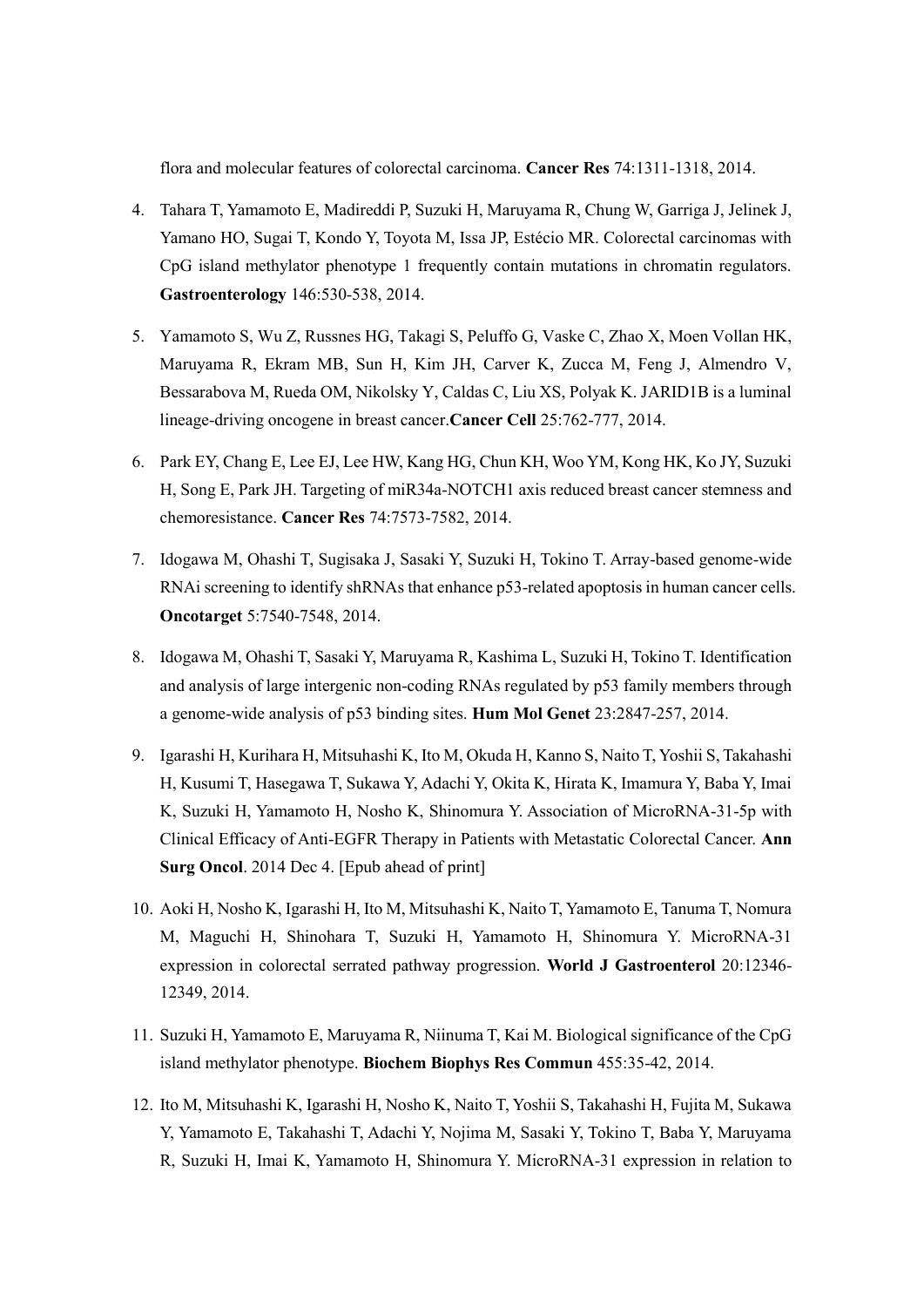BRAF mutation, CpG island methylation and colorectal continuum in serrated lesions. **Int J Cancer** 135:2507-2515, 2014.

- 13. Takaki Y, Saito Y, Takasugi A, Toshimitsu K, Yamada S, Muramatsu T, Kimura M, Sugiyama K, Suzuki H, Arai E, Ojima H, Kanai Y, Saito H. Silencing of microRNA-122 is an early event during hepatocarcinogenesis from nonalcoholic steatohepatitis. **Cancer Sci** 105:1254- 60, 2014.
- 14. Naito T, Nosho K, Ito M, Igarashi H, Mitsuhashi K, Yoshii S, Aoki H, Nomura M, Sukawa Y, Yamamoto E, Adachi Y, Takahashi H, Hosokawa M, Fujita M, Takenouchi T, Maruyama R, Suzuki H, Baba Y, Imai K, Yamamoto H, Ogino S, Shinomura Y. IGF2 differentially methylated region hypomethylation in relation to pathological and molecular features of serrated lesions. **World J Gastroenterol** 20:10050-10061, 2014.
- 15. Nasuno M, Arimura Y, Nagaishi K, Isshiki H, Onodera K, Nakagaki S, Watanabe S, Idogawa M, Yamashita K, Naishiro Y, Adachi Y, Suzuki H, Fujimiya M, Imai K, Shinomura Y. Mesenchymal stem cells cancel azoxymethane-induced tumor initiation. **Stem Cells** 32:913- 925, 2014.
- 16. Sukawa Y, Yamamoto H, Nosho K, Ito M, Igarashi H, Naito T, Mitsuhashi K, Matsunaga Y, Takahashi T, Mikami M, Adachi Y, Suzuki H, Shinomura Y. HER2 expression and PI3K-Akt pathway alterations in gastric cancer. **Digestion** 89:12-17, 2014.
- 17. Nosho K, Igarashi H, Nojima M, Ito M, Maruyama R, Yoshii S, Naito T, Sukawa Y, Mikami M, Sumioka W, Yamamoto E, Kurokawa S, Adachi Y, Takahashi H, Okuda H, Kusumi T, Hosokawa M, Fujita M, Hasegawa T, Okita K, Hirata K, Suzuki H, Yamamoto H, Shinomura Y. Association of MicroRNA-31 with BRAF mutation, Colorectal-Cancer Survival and Serrated pathway. **Carcinogenesis** 35:776-783, 2014.
- 18. Adachi Y, Ohashi H, Imsumran A, Yamamoto H, Matsunaga Y, Taniguchi H, Nosho K, Suzuki H, Sasaki Y, Arimura Y, Carbone DP, Imai K, Shinomura Y. The effect of IGF-I receptor blockade for human esophageal squamous cell carcinoma and adenocarcinoma. **Tumour Biol**  35:973-985, 2014.

# 学会発表 (国際学会)

1. Kumegawa K, Maruyama R, Yamamoto E, Tsuyada A, Niinuma T, Suzuki R, Shinomura Y, Tokino T, Suzuki H. Genome-wide identification of novel long noncoding RNAs epigenetically silenced by DNA methylation in colon cancer.Keystone Symposia "Cancer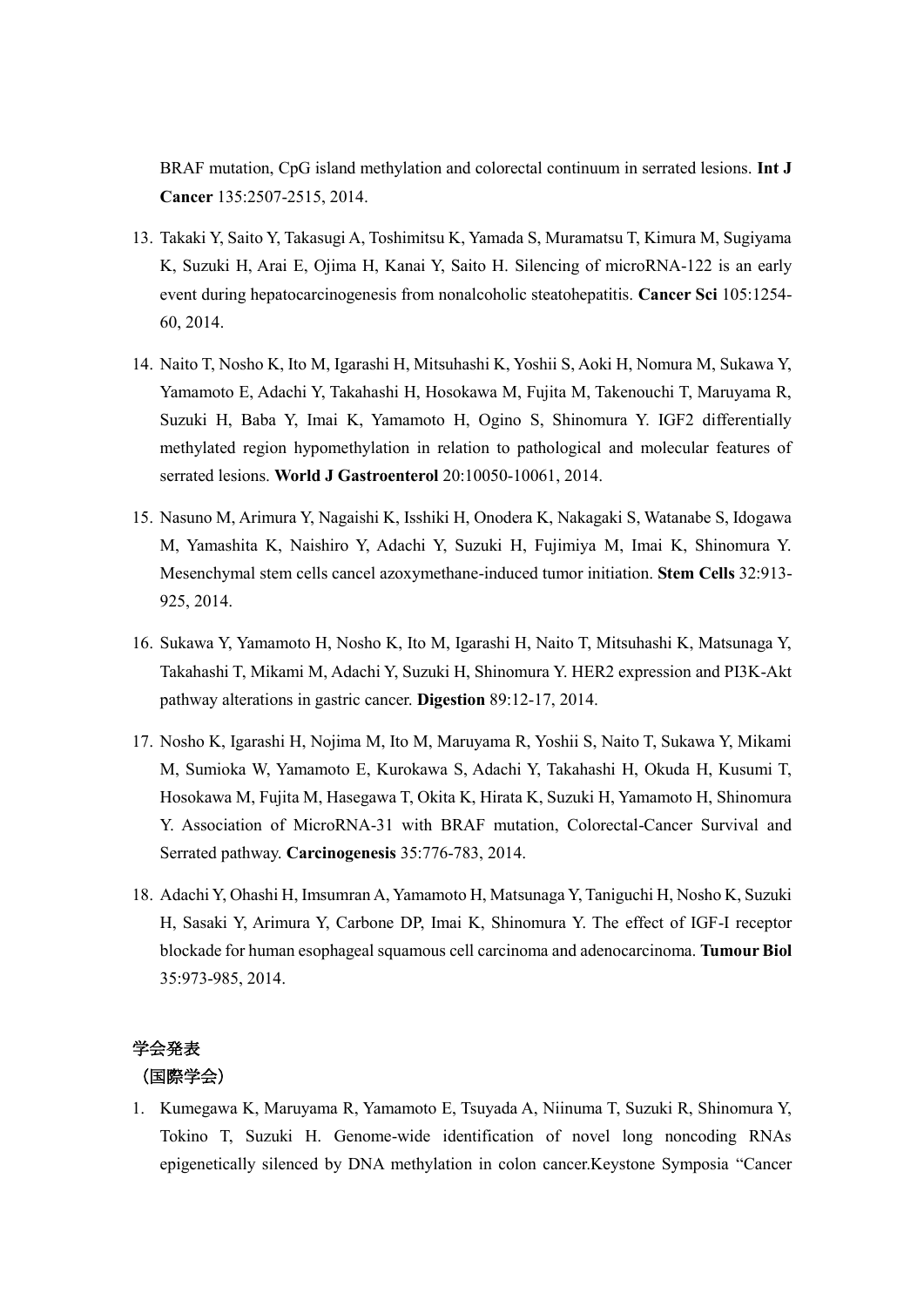Epigenetics". Feb 4-9, 2014, Santa Fe, USA.

- 2. Suzuki H, Niinuma T, Tsuyada A, Yamamoto E, Maruyama R. Epigenetic Dysregulation of MicroRNA Genes and Its Clinical Application. The 5th Symposium of A3 Foresight Program Recent progress of cancer epigenomics. Feb 28-Mar 2, 2014, Jeju, Korea.
- 3. Maruyama R, Su Y, Bloushtain-Qimron N, Marusyk A, Zak A, Fackler MJ, Kim J, Sukumar S, Suzuki H, Gimelbrant A, Polyak K. Integrative genome-wide analysis of somatic cell hybrids identified candidate key regulators of luminal and basal-like breast cancer cell phenotypes. The 5th Symposium of A3 Foresight Program Recent progress of cancer epigenomics: Feb 28-Mar 2, 2014, Jeju, Korea.
- 4. Niinuma T, Nojima M, Maruyama R, Suzuki H. Upregulation of miR-196a and HOTAIR is associated with malignancy of Gastrointestinal Stromal Tumor.  $5<sup>th</sup>$  Symposium of A3 Foresight Program. Jun 12-15, 2014. Zhangjiajie, China.
- 5. Maruyama R. Integrative genome-wide analysis of somatic cell hybrids identified candidate key regulators of luminal and basal-like breast cancer cell phenotypes. The 33rd Sapporo International Cancer Symposium. Jun, 2014, Sapporo, Japan.
- 6. Suzuki H. Integrated analysis of endoscopic findings and molecular alterations in colorectal tumors. The 4th International Cancer Epigenetics Meeting. Oct 17-20, 2014, Yangzhou, China.
- 7. Yamamoto E, Harada T, Yamano HO, Shinomura Y, Suzuki H. Analysis of DNA methylation in bowel lavage fluid for detection of colorectal cancer. United European Gastroenterology Week 2014. Oct 18-22, 2014, Vienna, Austria.
- 8. Aoki H, Yamano HO, Yamamoto E, Yoshikawa K, Takagi R, Harada E, Tanaka Y, Himori R, Endo T, Sugai T, Suzuki H. Clinical pathology and molecular biology for mixed serrated lesions diagnosed in magnifying endoscopy. United European Gastroenterology Week 2014. Oct 18-22, 2014,Vienna, Austria.

## (国内学会)

- 1. 青木敬則,山野泰穂,田中義人.拡大内視鏡所見から見た SSA/P 癌化例の検討. 第 100 回日本消化器病学会総会.2014 年 4 月 23-26 日,東京.
- 2. 鈴木拓,丸山玲緒,津矢田明泰,新沼猛,山本英一郎,甲斐正広,大腸がんの DNA メチル化異常における TET1 関与の可能性. 第8回日本エピジェネティクス研究会 年会.2014 年 5 月 25-27 日,東京.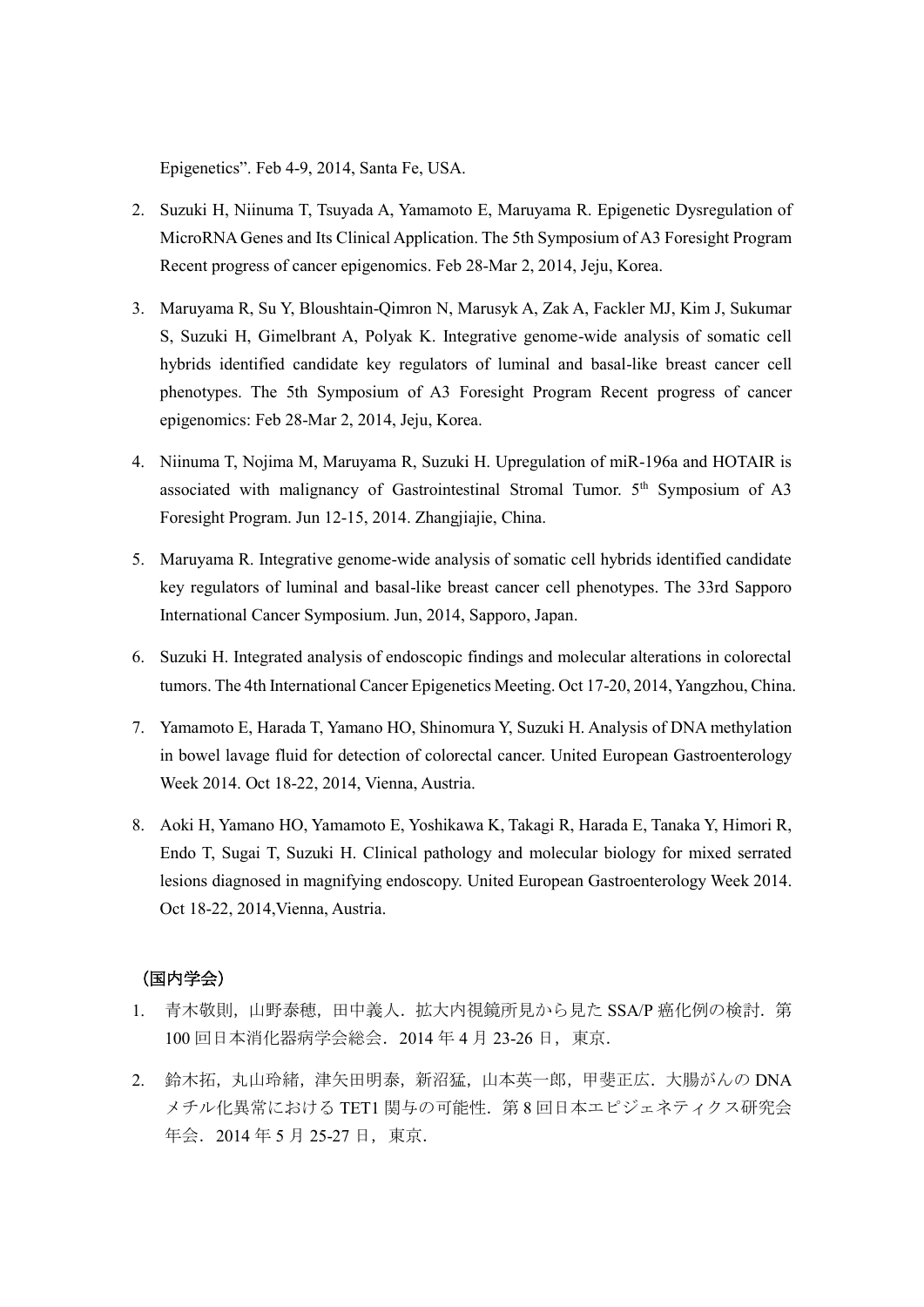- 3. 丸山玲緒,北嶋洋志,山本英一郎,新沼猛,粂川昂平,萬顕,津矢田明泰,鈴木亮, 甲斐正広,篠村恭久,鈴木拓.慢性胃炎から胃癌への発癌過程に関与する長鎖 ncRNA の網羅的探索と機能解析の試み.第 8 回日本エピジェネティクス研究会年会.2014 年 5 月 25-27 日, 東京.
- 4. 山本英一郎, 原田 拓, 山野泰穂, 野島正寛, 丸山玲緒, 青木敬則, 津矢田明泰, 新沼猛,甲斐正広,篠村恭久,鈴木拓. 大腸洗浄液 DNA メチル化解析による大腸 癌の同定. 第 8 回日本エピジェネティクス研究会年会. 2014 年 5 月 25-27 日, 東 京.
- 5. 新沼猛,山本英一郎,甲斐正広,丸山玲緒,篠村恭久,鈴木拓.消化管間質腫瘍に おけるマイクロ RNA のエピジェネティック制御機構.日本エピジェネティクス研 究会大 8 回年会.2014 年 5 月 25-27 日,東京.
- 6. 西山廣陽,丸山玲緒,竹田康佑,中垣貴文,萩和弘,宮崎晃亘,佐々木泰史,時野 隆至,平塚博義,鈴木拓. 口腔扁平上皮癌の発生・進展において中心的な役割を果 たす長鎖非コード RNA の同定.第 8 回日本エピジェネティクス研究会年会.2014 年 5 月 25-27 日, 東京.
- 7. 鈴木拓,山本英一郎,丸山玲緒,新沼猛,甲斐正広.大腸腫瘍におけるニューロテ ンシン受容体1型遺伝子のメチル化と臨床的意義.第 79 回日本インターフェロン・ サイトカイン学会学術集会. 2014年6月 19-20日, 札幌.
- 8. 丸山玲緒,山本英一郎,津矢田明泰,新沼猛,甲斐正広,篠村恭久,鈴木拓.ピロ リ菌感染による慢性炎症やその発癌過程において重要な役割を果たす長鎖 ncRNA の網羅的探索の試み.第 79 回日本インターフェロン・サイトカイン学会学術集会. 2014年6月19-20日, 札幌.
- 9. 甲斐正広,丸山玲緒,山本英一郎,新沼猛,佐藤亜紀子,津矢田明泰,鈴木拓.大 腸がんにおける DGKG のエピジェネティックな抑制とその機能的意義. 第79回日 本インターフェロン・サイトカイン学会学術集会.2014 年 6 月 19-20 日,札幌.
- 10. 新沼猛,篠村恭久,鈴木拓.消化管間質腫瘍におけるマイクロ RNA のエピジェネ ティック制御機構.第 79 回日本インターフェロン・サイトカイン学会学術集会.2014 年 6 月 19-20 日, 札幌.
- 11. 丸山玲緒, Ying Su, Ashim Subedee, 鈴木拓, Kornelia Polyak. 乳癌融合細胞の統合 的分子解析-表現型を規定する重要因子同定の試み.北海道癌談話会シンポジウム ~乳癌の基礎研究から臨床まで~.2014 年 6 月 21 日,札幌.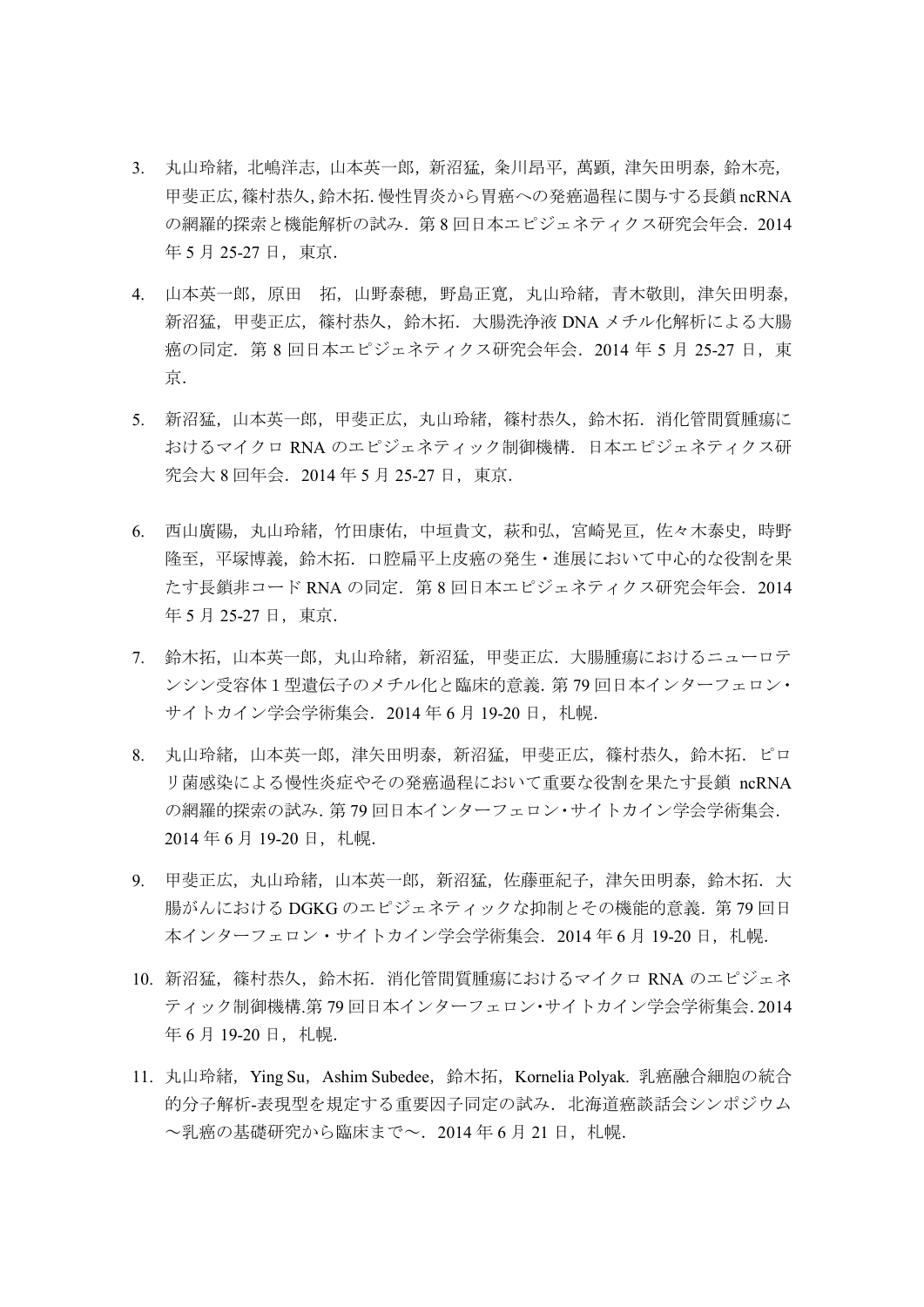- 12. 青木敬則, 足立靖, 秋野公臣, 菊地剛史, 髙橋秀明, 見田裕章, 安達靖代, 中村正 弘,吉田幸成,加藤康夫,石井良文,山本英一郎,鈴木拓,山下健太郎,遠藤高夫. 発育進展を考える上で興味深いと思われた鋸歯状腺腫癌化の1例.第 35 回日本大 腸肛門病学会北海道支部例会. 2014 年 9 月 13 日, 札幌.
- 13. 鈴木拓,丸山玲緒,津矢田明泰,新沼猛,山本英一郎,伊早坂舞,甲斐正広,篠村 恭久,今井浩三.大腸がんの DNA メチル化異常における TET1 関与の可能性.第 73 回日本癌学会学術総会.2014 年 9 月 25-27 日,横浜.
- 14. 丸山玲緒,北嶋洋志,山本英一郎,新沼猛,萬顕,粂川昂平,津矢田明泰,鈴木亮, 甲斐正広,能正勝彦,時野隆至,篠村恭久,鈴木拓.慢性胃炎から胃癌への発癌過 程に関与する長鎖 ncRNA の網羅的探索と機能解析の試み.第 73 回日本癌学会学術 総会.2014 年 9 月 25-27 日,横浜.
- 15. 甲斐正広,山本英一郎,丸山玲緒,佐藤亜紀子,新沼猛,津矢田明泰,鈴木拓.大 腸がんにおける DGKG エピジェネティック発現抑制とがん細胞表現系の関連. 第 73 回日本癌学会学術総会.2014 年 9 月 25-27 日,横浜.
- 16. 山本英一郎,丸山玲緒,山野泰穂,青木敬則,新沼猛,甲斐正広,菅井有,篠村恭 久, 鈴木拓. 正常大腸粘膜におけるヒストン H3K27 トリメチル化は CIMP 大腸腫 瘍の発生と関連する.第 73 回日本癌学会学術総会.2014 年 9 月 25-27 日,横浜.
- 17. 新沼猛,伊早坂舞,若杉英樹,山本英一郎,甲斐正広,丸山玲緒,篠村恭久,鈴木 拓.消化管間質腫瘍における microRNA 遺伝子のエピジェネティックな制御.第 73 回日本癌学会学術総会.2014 年 9 月 25-27 日,横浜.
- 18. 五十嵐哲祥, 粂川昂平, 丸山玲緒, 山本英一郎, 津矢田明泰, 鈴木亮, 新沼猛, 甲 斐正広,山野泰穂,菅井有,時野隆至,篠村恭久,鈴木拓.大腸癌において DNA メ チル化により抑制されているlincRNAの網羅的同定.第73回日本癌学会学術総会. 2014 年 9 月 25-27 日,横浜.
- 19. 伊早坂舞, 新沼猛, 若杉英樹, 山本英一郎, 甲斐正広, 丸山玲緒, 鈴木拓, 篠村恭 久.消化管間質腫瘍の再発に関連する microRNA の解析.第 73 回日本癌学会学術 総会.2014 年 9 月 25-27 日,横浜.
- 20. 青木敬則,山本英一郎,山野泰穂,新沼 猛,甲斐正広,丸山玲緒,足立靖,遠藤 高夫,菅井有,鈴木拓.BRAF 変異を伴う混合鋸歯状病変におけるエピジェネティ ックな変化は異なる腫瘍形成経路を示す.第 73 回日本癌学会学術総会.2014 年 9 月 25-27 日,横浜.